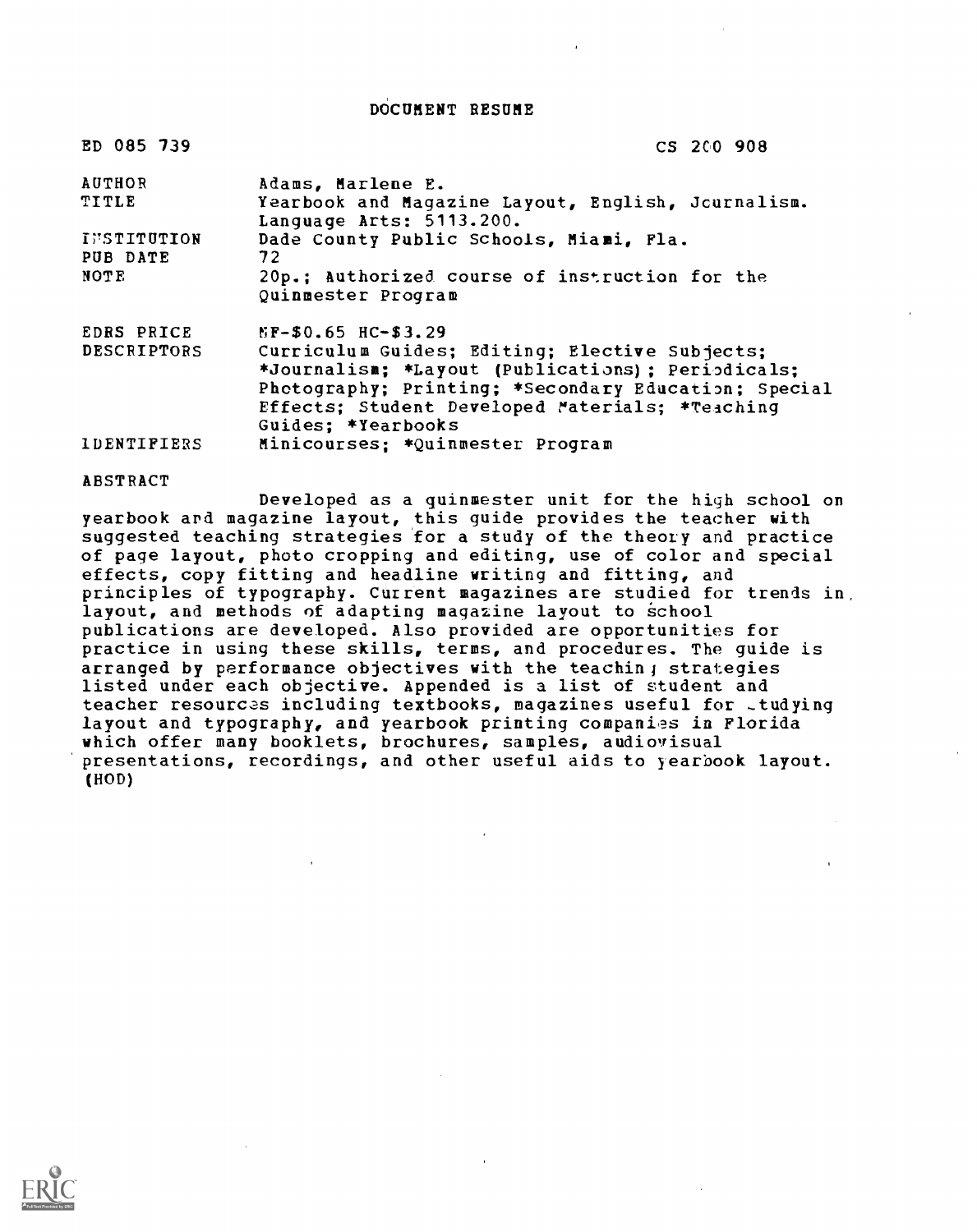$\Gamma$ 

 $5$  and  $765$ 

 $\frac{d}{d}$ 

AUTHORIZED COURSE OF INSTRUCTION FOR THE QUIN<sub>44</sub>  $\checkmark$ 

> LANGUAGE ARTS Yearbook and Magazine Layout 5113. 200 5114.200 5115.148 5116.151 5165.15

 $\subset$ 

FILMED FROM BEST AVAILABLE COPY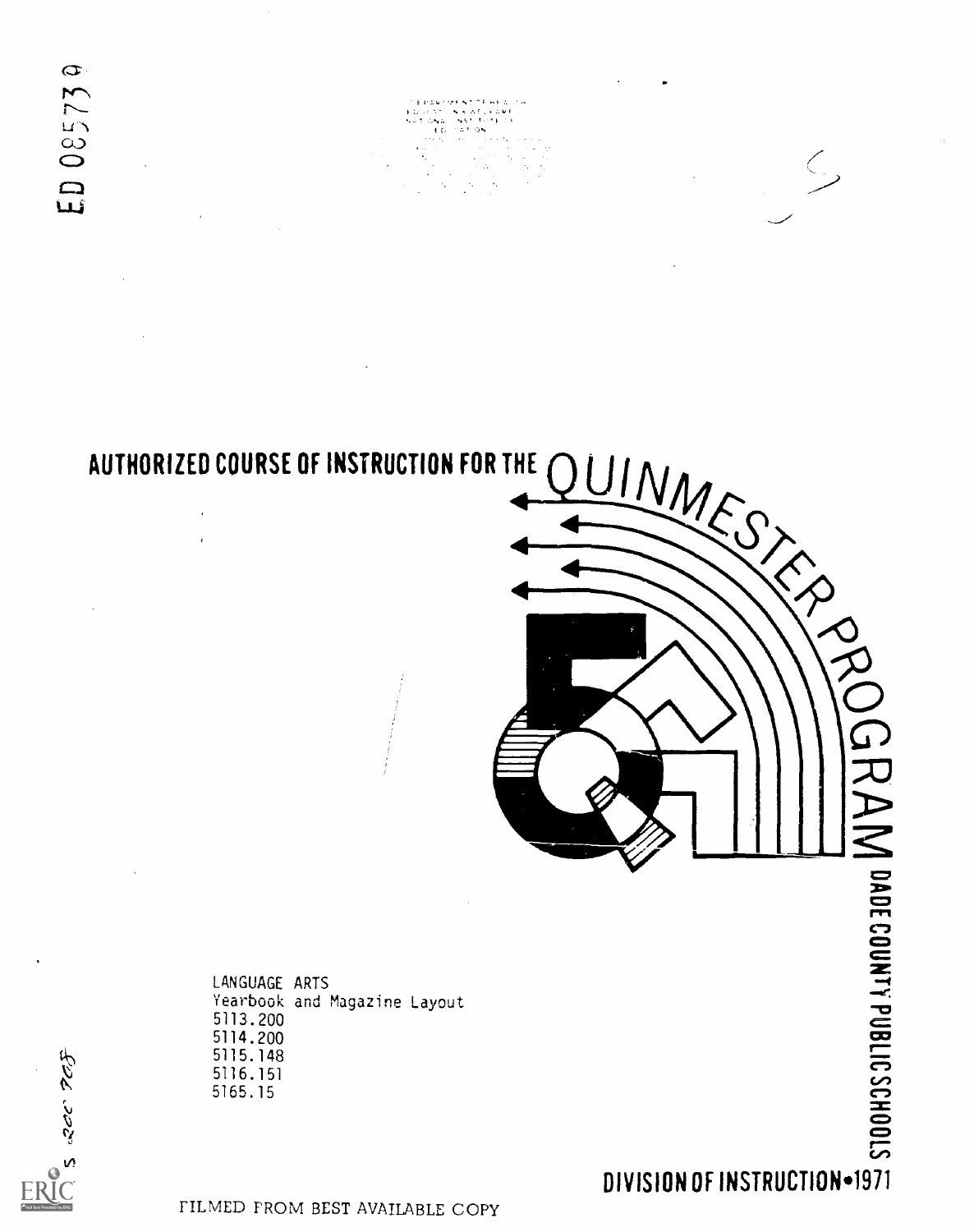$\mathbf{C}^*$  $7\overline{7}$  $\mathbb{U} \mathcal{E}$  $\omega^*$  $\mathbb{C}$  $\widehat{\mathbb{C}}$  $L_{\perp}$ 

 $\mathcal{A}^{\pm}$ 

 $\mathcal{A}$ 

## YEARBOOK AND MAGAZINE LAYOUT

5113.200

5114.200

5115.148

5116.151

516E.15

English, Journalism

 $\overline{a}$ 

 $\bar{z}$ 

Written by Marlene E. Adams for the DIVISION OF INSTRUCTION Dade County Public Schools Miami, Florida 1972

 $\ddot{\phantom{a}}$ 

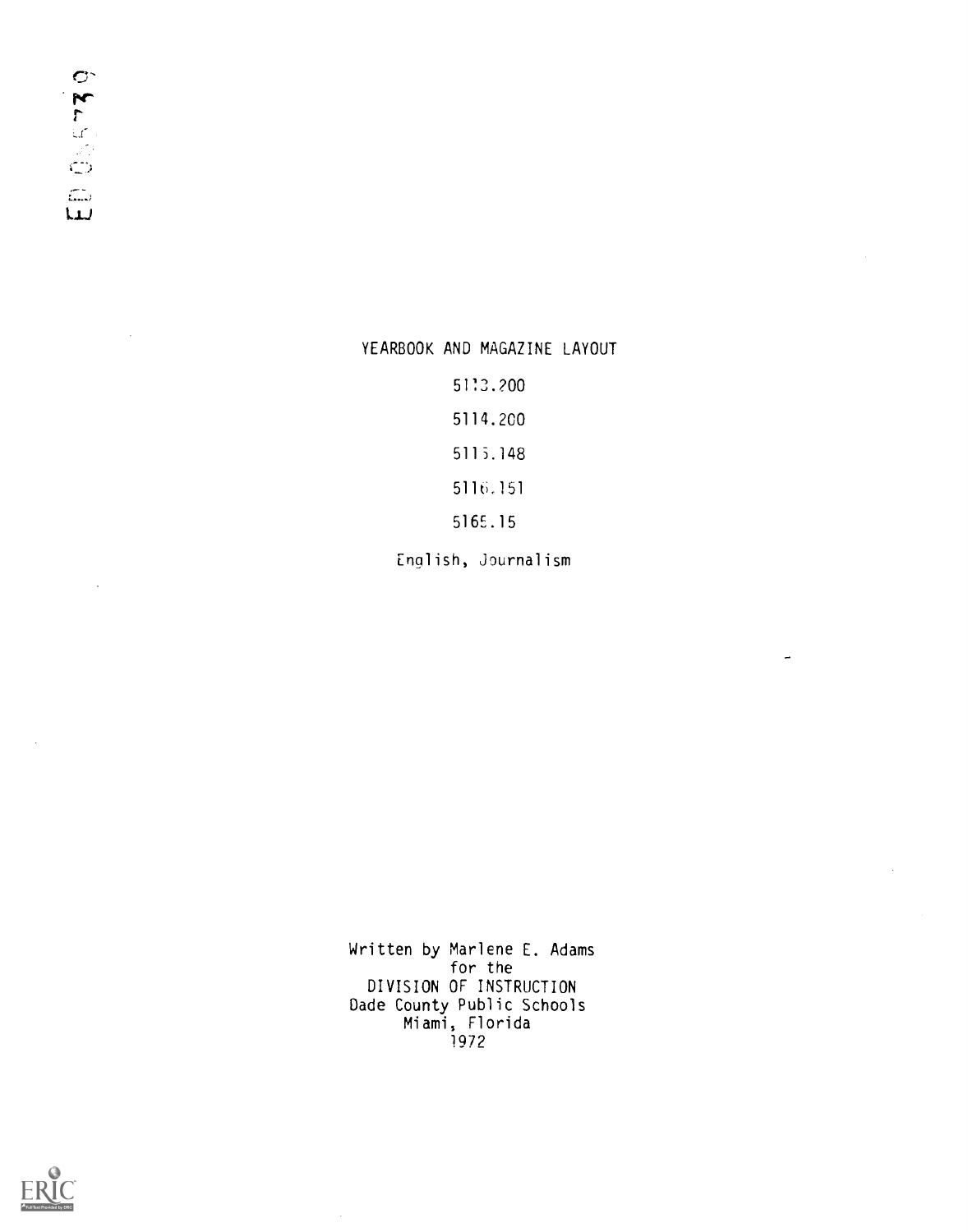# DADE COUNTY SCHOOL BOAFD

Mr. William Lehman, Chairman Mr. G. Holmes Braddock Vice-Chairman Mrs. Fthel Beck'Aam Mrs. Crutcher Harrison Mrs. Anna Brenner Meyers Dr. Ben Sheppa d Mr. William H. Turner

Dr. E. L. Whigham, Superintendent of Schools Dade County Public Schools Miami, Florida 33132

 $\sim 10^{-1}$ 

Published by the Dade County School Board

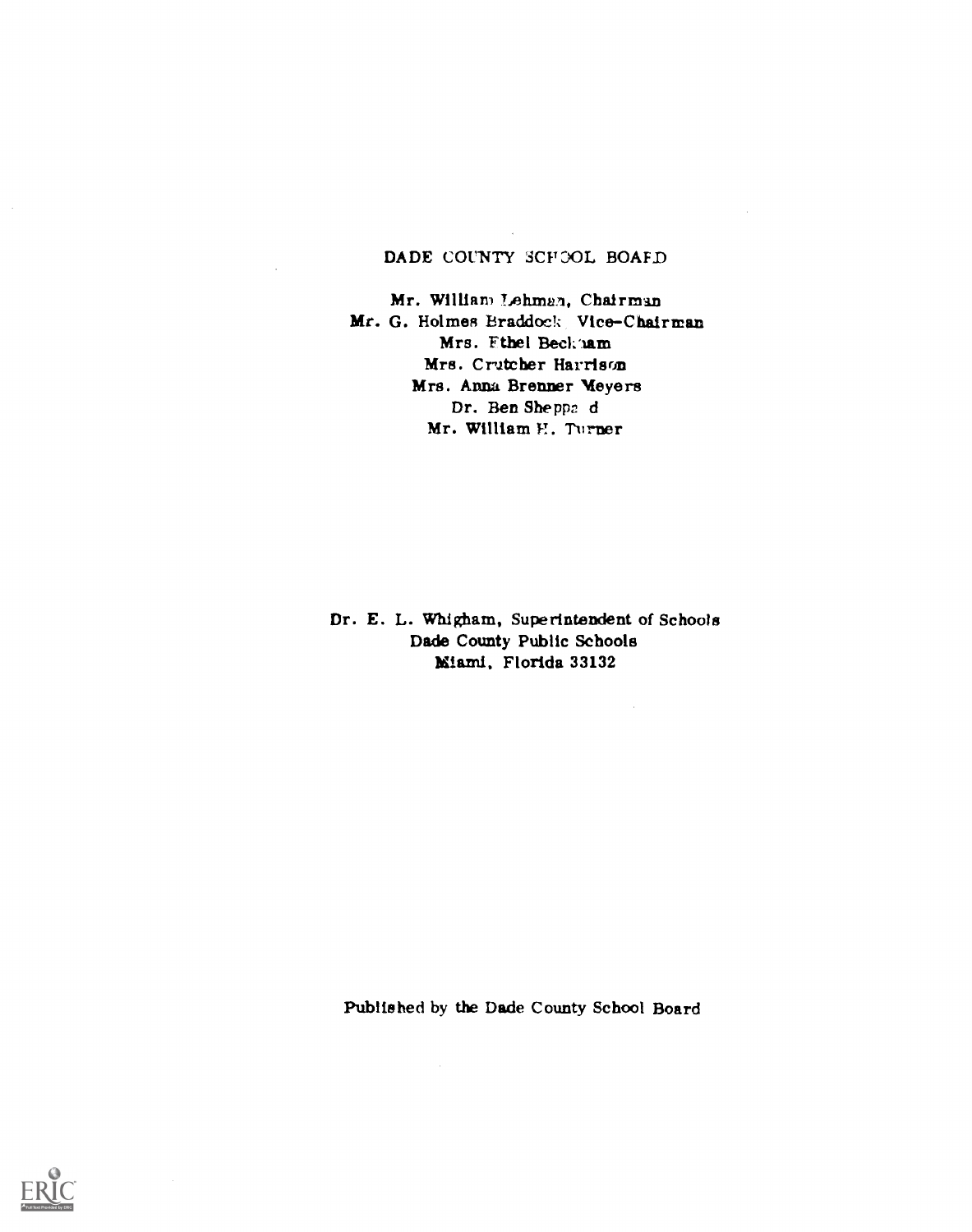| <b>CCURSE</b> |                                                      |  |
|---------------|------------------------------------------------------|--|
| <b>NUMBER</b> | COURSE TITLE: YEARBOOK AND MAGAZINE LAYOUT           |  |
| 5113.200      |                                                      |  |
| 5114.200      | COURSE DESCRIPTION: A study of theory and practice   |  |
| 5115.148      | in page layout, photo cropping and editing, use of   |  |
| 5116.151      | color and special effects, copy fitting and headline |  |
| 5165.15       | writing and fitting, and principles of typography.   |  |
|               | Current magazines are studied for trends in layout,  |  |
|               | and methods of adapting magazine layout to school    |  |
|               | publications are developed.                          |  |

I. PERFORMANCE OBJECTIVES

 $\sim$ 

- A. Given a list of terms used in layout, tne student will define the terms.
- B. Given a completed layout, the student will label the components of the layout usirg appropriate terms.
- C. Given several layouts from magazines or yearbooks, the stuc'ent will discuss critically the artistic success of each layout.
- D. Giver, examples of several different types of layouts, the student will identify each type.
- E. Given 3 yearbook layout, the student will rearrange the components of the layout to improve it.
- F. Given ar uncropped picture, the student will crop the picture, explaining his procedure.
- G. Given a cropped picture, the student will calculate the dimen3ions for an enlargement or a reduction of the picture.
- H. Given blank layout paper and a ruler, the student will copy a double page spread from a yearbook, making a layout for the spread.
- I. Given a magazine, the student, selecting a spread,will adapt 't for a yearbook layout.
- J. Given a magazine or yearbook, the student will identify several special effects used in printing it.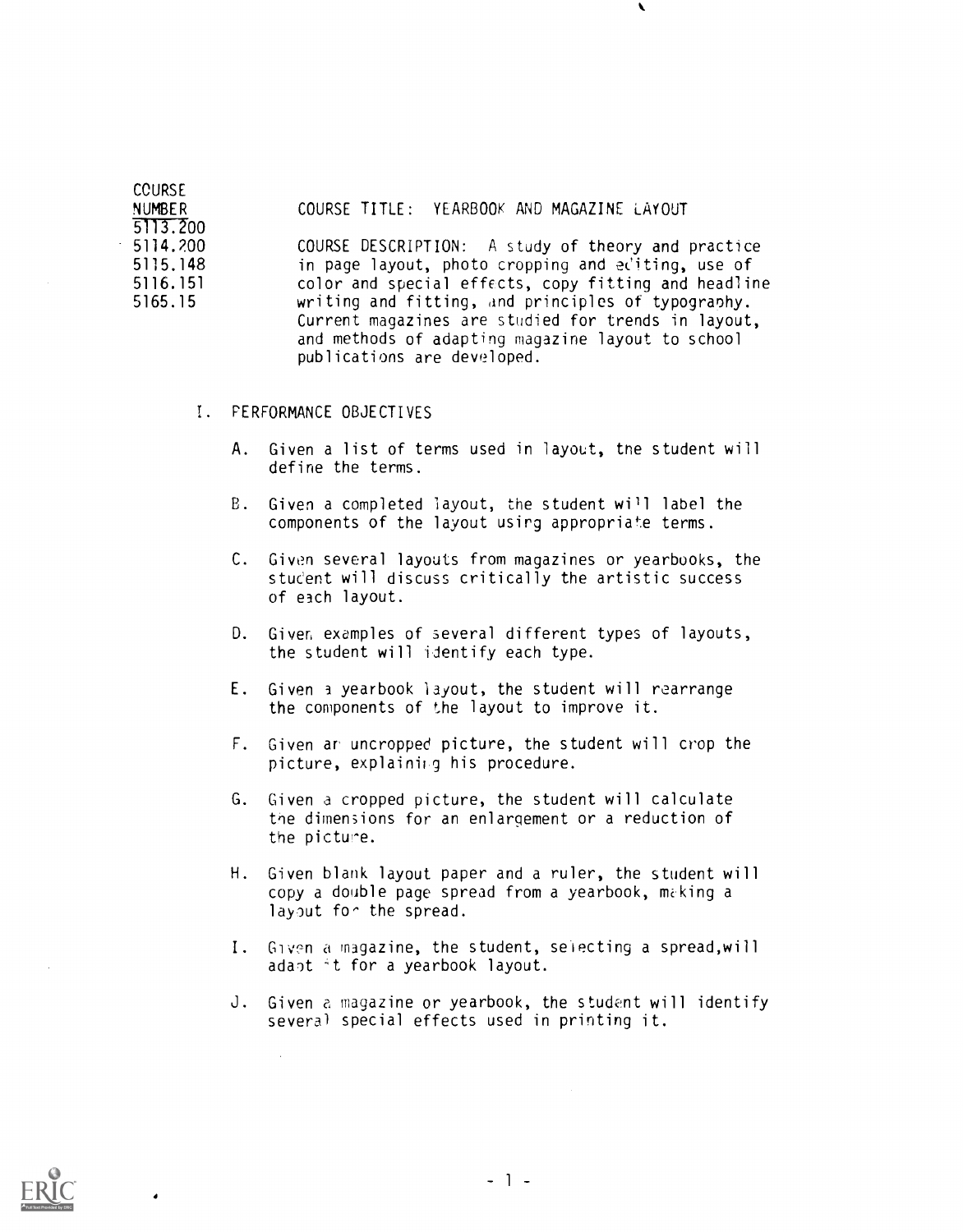- K. Given a number of photos, the student, selecting one for improvement with a special effect, will explain his evaluation.
- L. Given the opportunity, the student will explain the relative costs and advantages of differert special effects to a yearbook's budget.
- M. Given a headline, the student will count the units in the headline.
- N. Given a block of copy, the student will count the characters in the block.
- 0. Given a block of copy, the student will estimate the space such copy would occupy in a yearbook.
- P. Given samples of different type faces for headlines and body copy, the student will evaluate each for legibility and appropriateness in a yearbook.
- Q. Given several uncropped pictures, a block of copy, and a headline, the student will create a layout utilizing most of the pictures, accommodating the headline and copy, and following the rules of good layout.

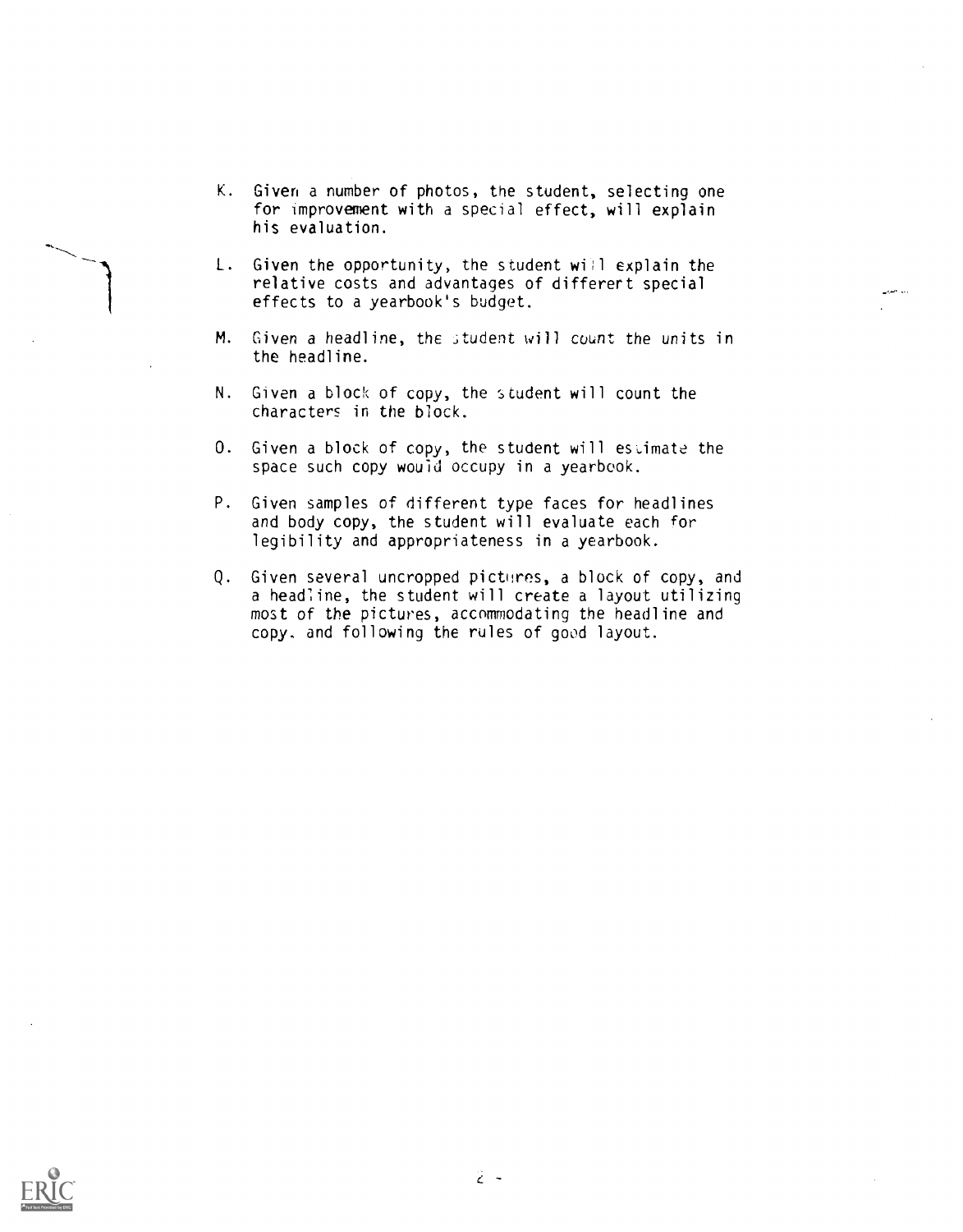# II. COURSE CONTENT

A. Rationale

A yearbook consists of an attractive display of pictorial and verbal information. Through the careful and artistic arrangement of photographs, artwork, headlines, and copy, the yearbook will give evidence of journalistic training and will promote leadership. Skill in layout can be developed by making editors aware of the elements of layout, by exposing them to professional examples of layout in magazines, and by providing practice in the use and manipulation of these elements to achieve an effect of unity and art in their layout designs. Ideally, this course would precede the actual production of the school yearbook and would serve as a preparatory course for new staffers. However, the information in this course could also be combined with the first quinmester course in actual yearbook production. If the units within the counse are converted into learning activity packages, they could be taught at any time during the course or given to new students who join the staff a'ter the first quin. The course includes principles of yearbook/magazine layout and identification of several often-used styles of layout; cropping and proportioning (enlarging and reducing) of photos; methods of fitting type for copy blocks, captions, and headlines; the use of color and other special effects; and opportunity for practice in using these skills, terms, and procedures.

- B. Range of subject matter
	- 1. Theory of page layout
		- a. Photographs
		- b. Headlines
		- c. Body copy
		- d. Cutlines
		- e. Air
		- f. Styles
	- 2. Photo cropping and proportioning
		- a. Portraits
		- b. Group shots
		- c. Candids

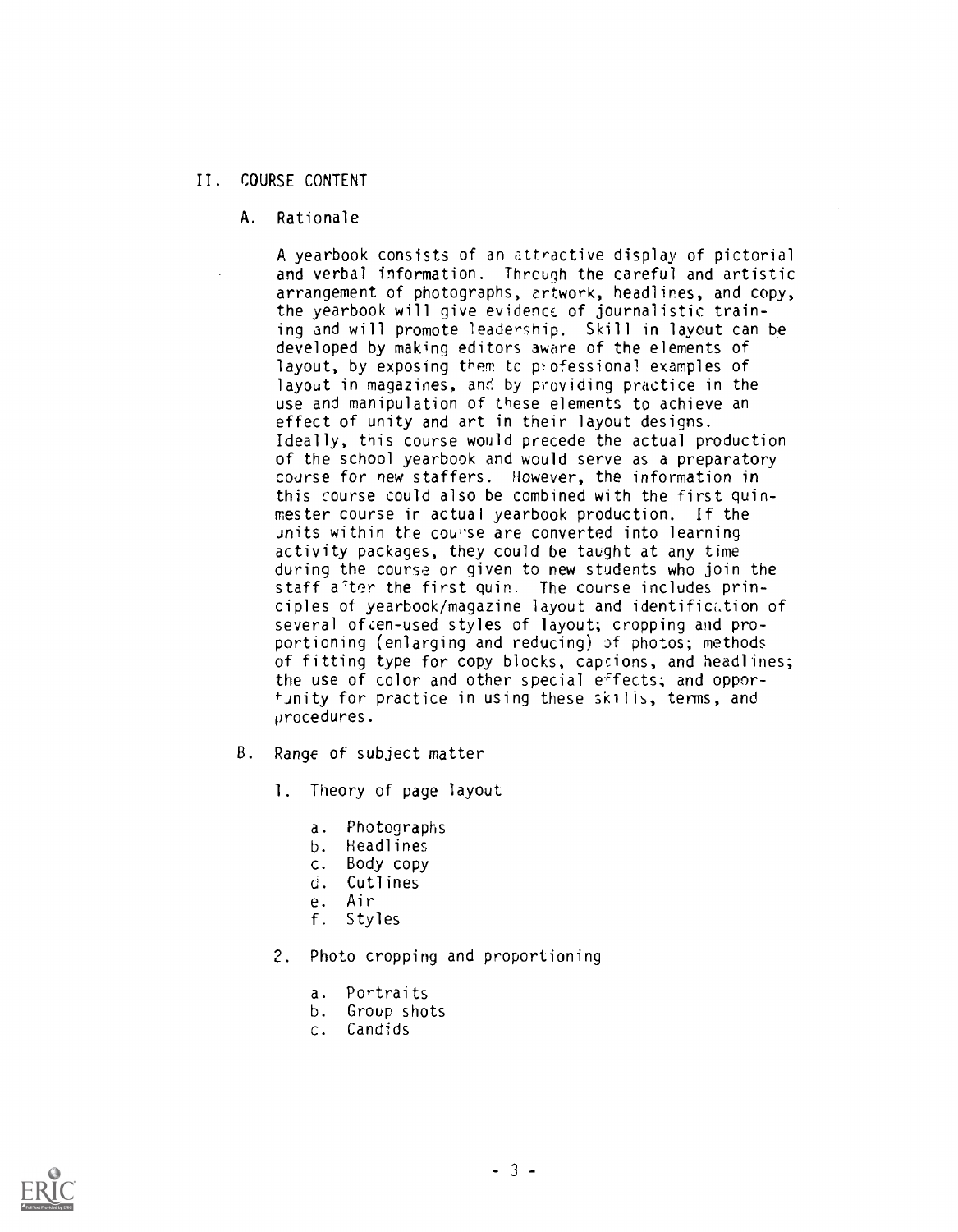- 3. Color and special effects
	- a. Pictures
	- b. Spot color
	- c. Screens
- 4. Type fitting for copy and headlines

 $\sim 10^4$ 

 $\sim 10^{-1}$ 

5. Typography



 $\sim$ 

 $\sim 10^{11}$  km  $^{-1}$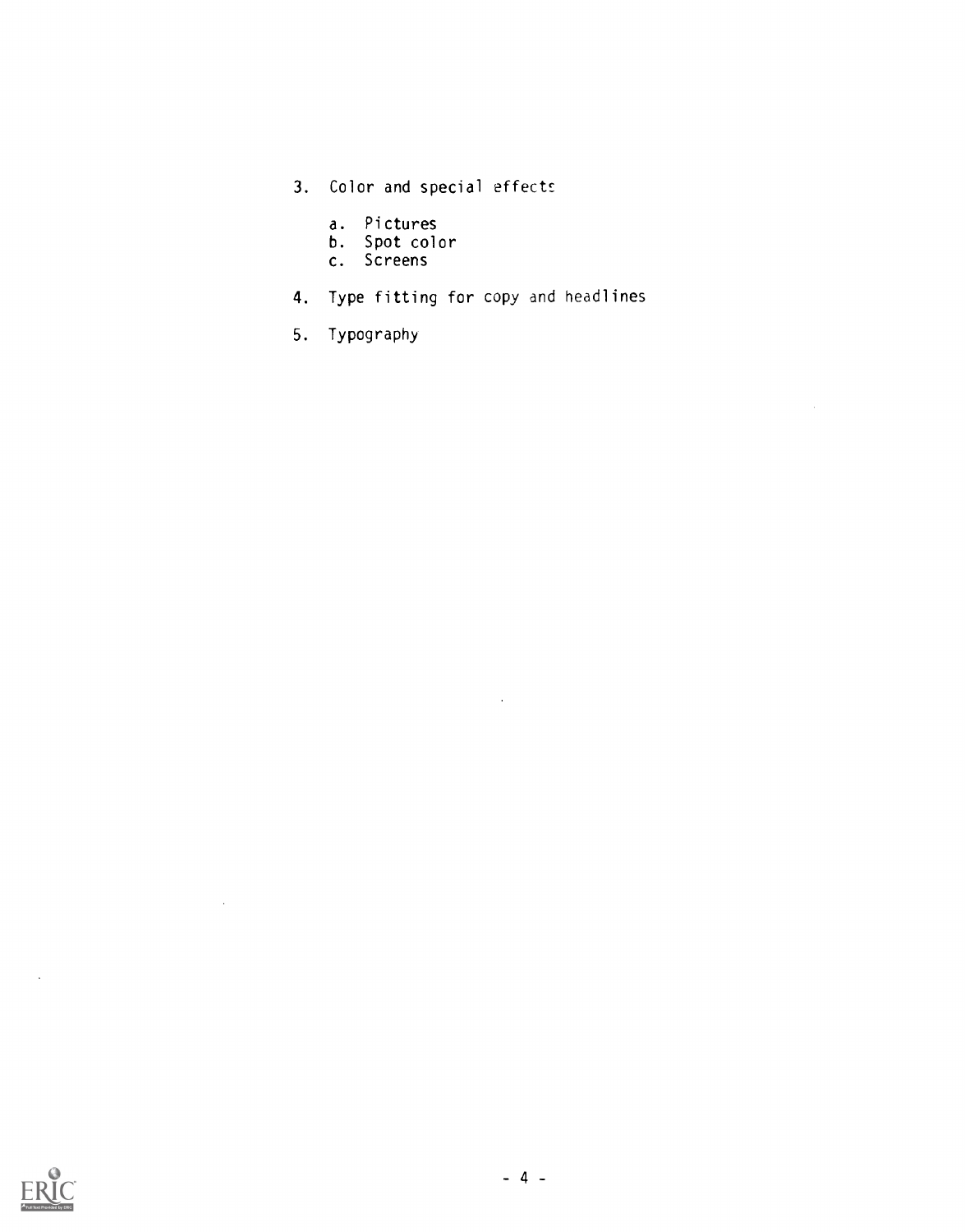### III. TEACHING STRATEG:

A. Short lectures

Via lec:ure-demonstrations, the teacher may explain terms and identify the elewnts of layout: the margins, columns, gutter, double-page spread, copy, captions, headlines, and so on. The following material is an overview of the primary understandings necessary to the cevelopment of an attractive product.

 $\mathcal{L}_{\mathbf{a}}$ Theory of page layout

> "Layout" refers to the different elements (pictures, type, and white space) in books, magazines, newspapers, advertisements, and other printed items. Yearbook layout emphasizes photographs primarily, but includes information, identification, and headlines as well. There are many types of layout arrangements, but nearly all have the same basic principles.

- a. Photographs are planned so that the more important or interesting pictures are featured, and others, if any, are subordinated. Usually the emphasis is achieved by size, though the use of color or shape can also draw attention to a picture.
- b. Headlines are abbreviated sentences -- or sometimes, merely titles -- which announce the subject matter of the page or double page spread. They are set in larger type. The location of the headline is usually near the body copy, most often directly above it. The length of the headline is determined by the layout, and is written after the layout is designed sp it is sure to fit. The size of type used is generally the same throughout the book; however, a smaller size type is often used for "sub-heads" and other minor headlines.
- c. Body copy is the "story" or written matter on the page. Usually several paragraphs of copy are included on every double page spread. This is written in journalistic style, and often written after the layout is made to insure that it will be long (or short) enough.

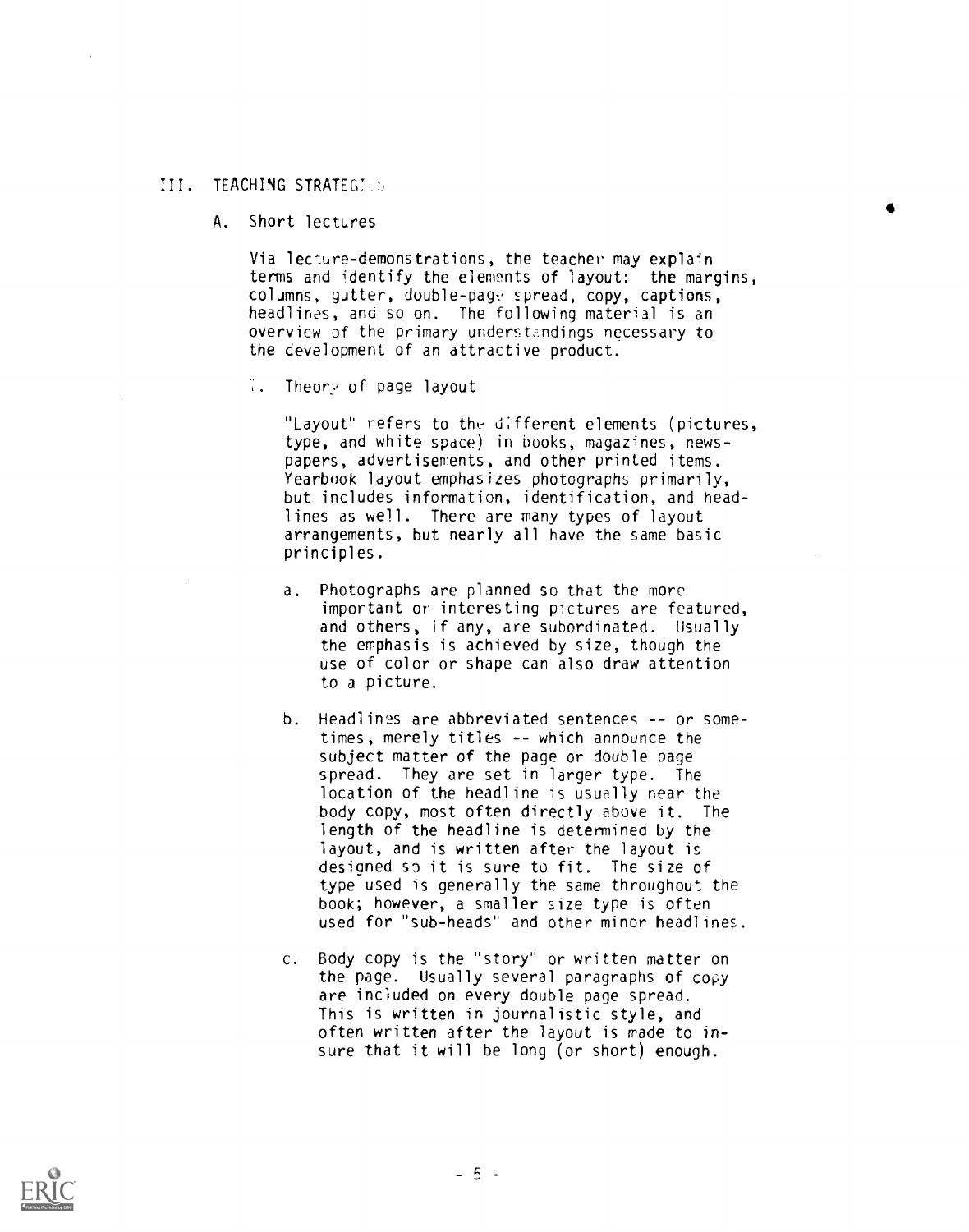Body copy is generally in the same size and style of type throughout a yearbook. The copy in the opening section or on special pages might be larger, while the type used in the index, the class section, and for club identification is generally,smaller. The width of copy blocks is usually standardized throughout a book: for example, all copy might be set in lines three inches wide. Another effect that is often used in yearbooks is to set the copy so that one side is "ragged" or unjustified; this gives the effect of free verse, a rather "arty" look. Again, consistency is important: if most of the copy is in even, justified columns, then all of it should be.

- d. Captions, or cutlines, contain information about photos. Usually they are set in a different style of type (boldface or italic) and often in a smaller size than the body copy. The usual location for captions is above or below the pictures they describe. Sometimes captions for a page or spread are all put into one copy block. These blocks are called "cluster captions." Each caption is then keyed to its picture numerically or with such expressions as "above left," etc. Many yearbooks eliminate captions on some or all of their candid photos. This makes layout easier (captions sometimes make a layout more difficult to accomplish) and cleaner (because little lines of type between every picture make layouts busy.) However, captions serve an important function: since a yearbook is primarily a reference book, it is useful to include as much information as possible for the reader. The names of all people in a photo and a description of the event or situation are considered essential by most yearbook judging services.
- e. White space, or "air," is a layout element as much as are any of the above. Unlike newspapers, which generally fill up every bit of the page with type or pictures, leaving a margin only around the outside edges, magazines and yearbooks utilize white space to balance and contrast with other elements. White space is used for all exterior margins, and to separate elements from each other (interior margins).

1

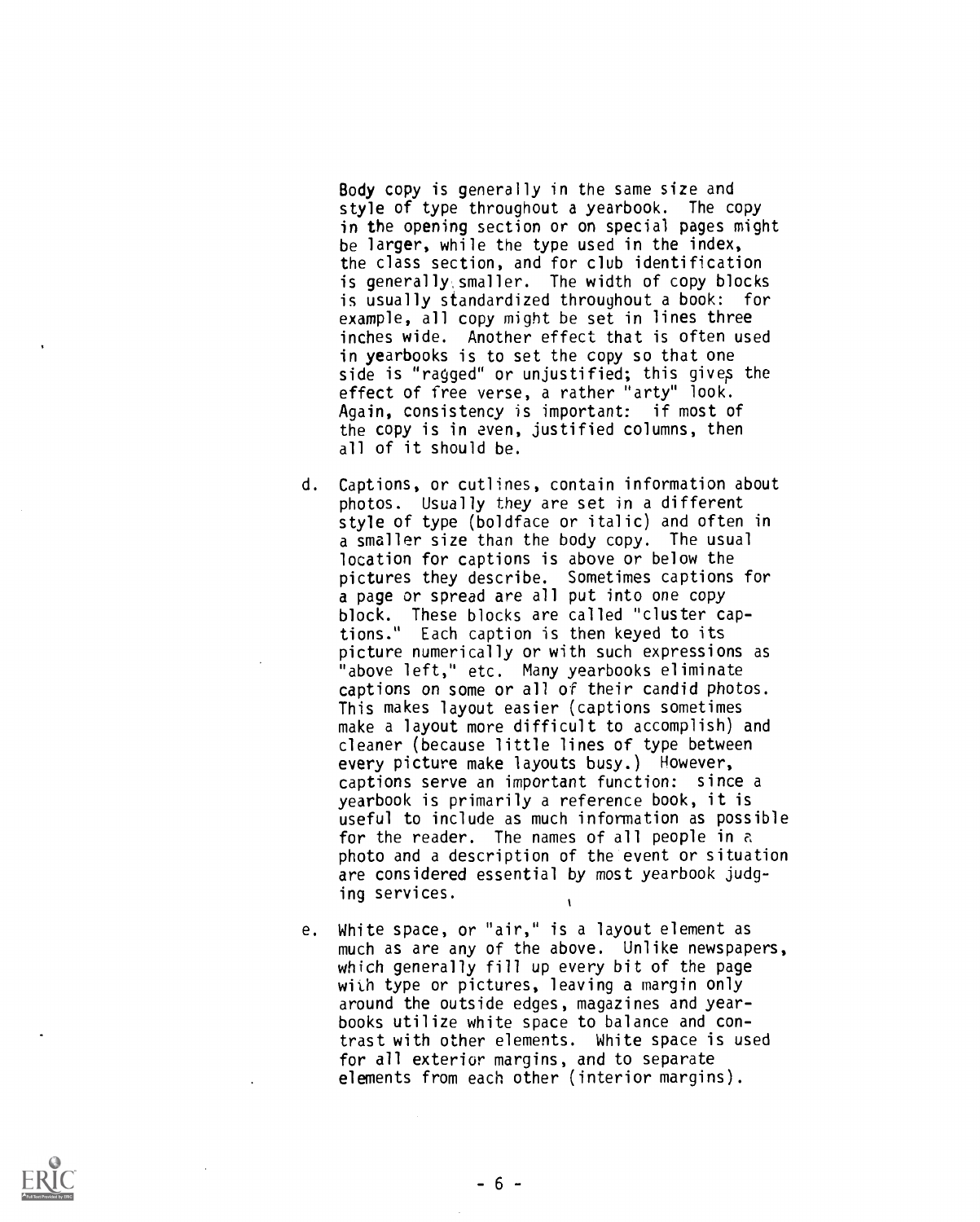- f. Layout styles -- specific ways to design pages, like the mosaic, modular, Mondrian, formalbalance, or columnar method -- have seasons or eras of popularity. Each of the above methods produces layouts with a feeling of unity for a book, but each utilizes different approaches to focus, white space, and so on. The best source for current information about the specific styles that are "in" at any particular time is the yearbook printer's representative. The major publishing companies provide any brochures and samples of layout techniques for the use of yearbook staffs.
- 2. Photo cropping and proportioning

The photographs in a yearbook may be roughly divided into three classes: portraits, group pictures, and candid or informal pictures.

- a. Portraits are usually produced professionally, and when they are, they are generally proportioned uniformly and cropped into vertical shapes, with only head and shoulders showing. Traditionally, portraits are printed using similar cropping, so the staff does not need to change anything on these pictures before sending them to the printer. However, they will usually be provided to the school larger than they are to appear in the book. In the layout, then, the pictures must be reduced in proportion to their original dimensions. A picture that is 3" x 5", for example, could be reduced proportionally to <sup>1</sup> 1/2" x 2 1/2", or to any other proportional size. Special slide rules and proportioning wheels and other devices are provided by the printer to make this job a simple one.
- b. Group pictures are portraits, in a sense, and are therefore cropped to include the subject - that is, the faces and shoulders of the individuals -- with everything below shoulders or waist trimmed off, and distracting backgrounds minimized. Currently, many group pictures are being arranged in a casual manner with individuals grouped informally in a garden, up a stairway, under trees, and so on. In pictures like these, the backgrounds are part of the planned picture, and the full length of the individuals is generally planned to be part of the artistic composition. These pictures are

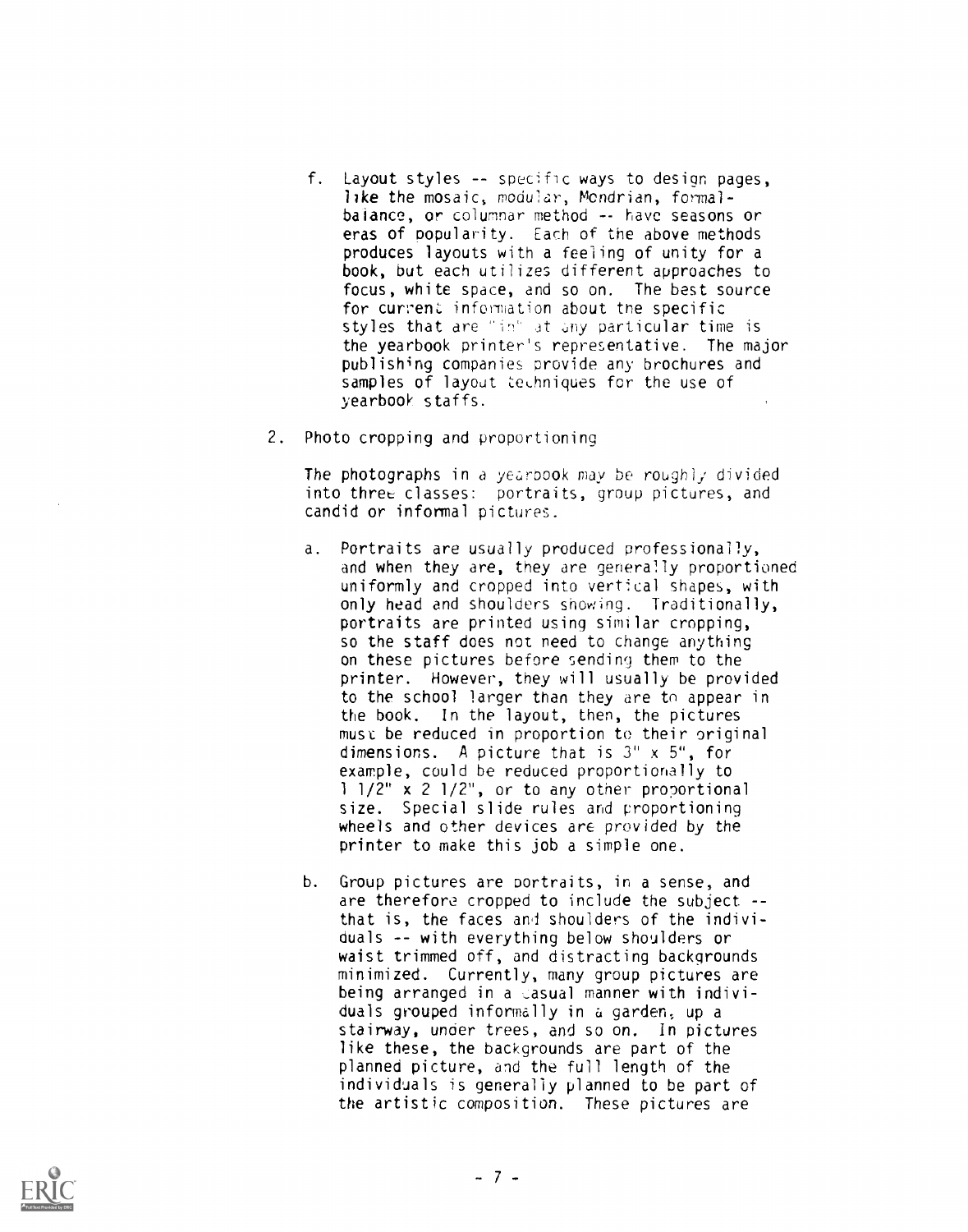cropped to include whatever adds to the mood of the picture, but the individuals should still dominate: the more houkground that can be trimmed away, the la $r_j$ er the people will be in the yearbook, and that is important to these people.

- c. Informals or candids can be cropped in many unusual ways to focus attention on the subject of t;ie photo. A study of Look or Life magazine  $s$ . If show that often the forehead of an individual will be cropped out to draw attention to his expression or his work. Vertical pictures (pictures longer or higher than they are wide) are not as common as horizontals, and students should look for vertical possibilities in some of their horizontally-printed photos. Verticals are needed for interesting variety in layout, and often one minor element of a picture can be isolated and enlarged into such a vertical. Square pictures are another format useful for variety. Shapes other than rectangular (such as circular, football-shaped, and so on) are not in vogue at the present, and in any case are used exceedingly rarely for special emphasis. Sometimes the printer can "outline" a photo; that is, he can take the subject and eliminate the background so the subject is printed standing on the white page. This procedure is costly, and effective on a limited basis.
- 3. Color and special effects

A glance through recent local yearbooks will prove the popularity of many special-effect printing techniques. Most of these techniques cost extra money, and it is essential that the staff know where and to what extent eacn technique is appropriate.

a. Colored pictures are an obviously attractive feature in many yearbooks. Such pictures are the most expensive of all common printing effects, however. They require four separate printing plates and four printing runs with four colors of ink. In addition, they require an original color photo which in itself can be costly to set up and take. In laying out a section which will have color photos in it, the staff

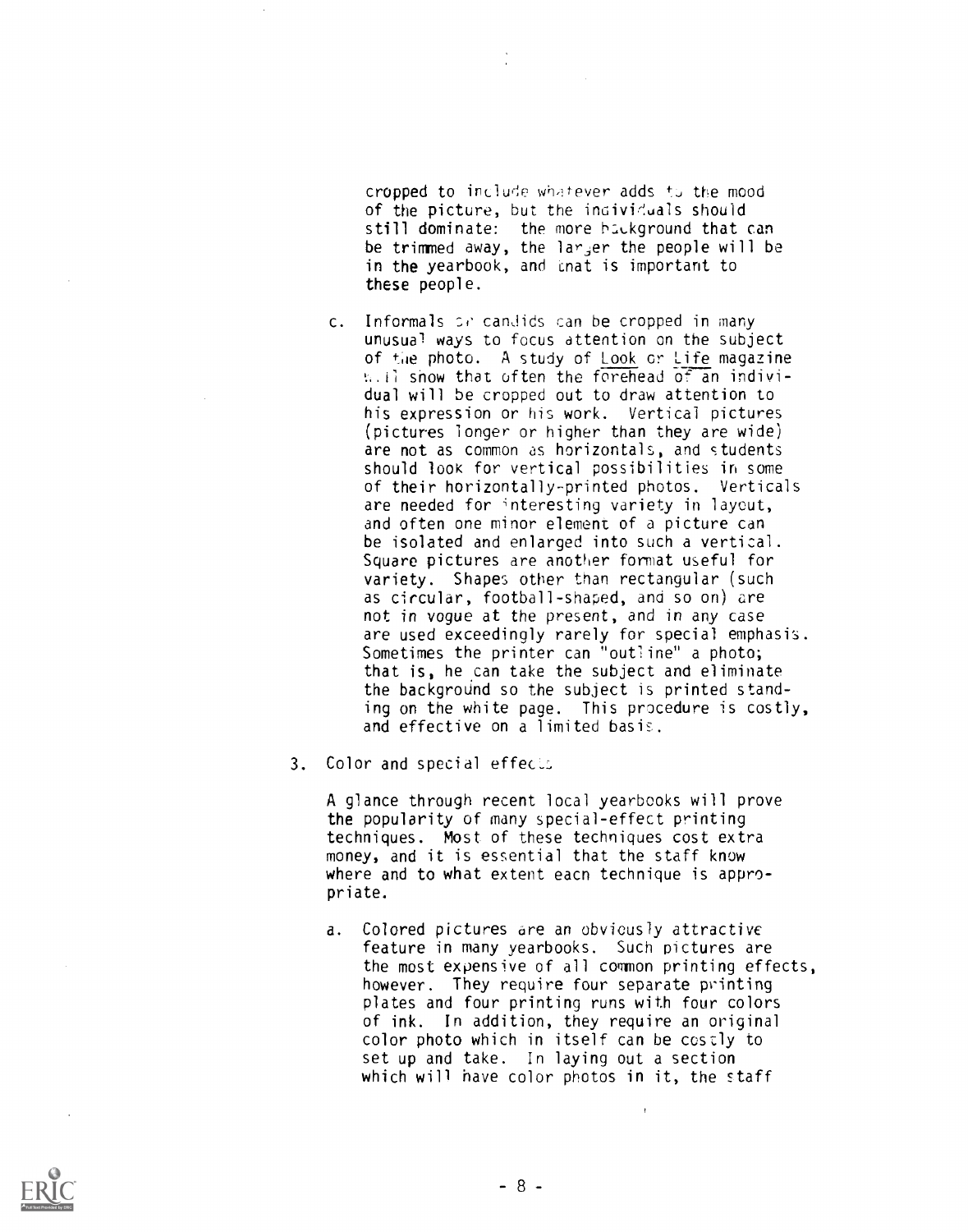should know that the cost factor is decreased for successive color pictures on the same page or printing flat. This fact is so because it costs the printer little more to print additional pictures in color at the same time that he is printing cne. For this reason, the location of color must be planned with the printer so that the most economical arrangement is made.

- b. "Spot color" is the term used when an ink other than black is used on a page for any reason. This is done in "tint blocks," which are areas of solid or screened color printed behind pictures, between pictures, behind type areas, or sometimes in other ways. Spot color is also used in "duotone" photos, which are black-andwhite pictures which are overprinted with the same picture in a colored ink, such as green or blue. Sometimes type cr headlines are set in colored ink rather than black. The same planning that is used in four-color process must be used to plan spot color, which, too, requires separate printing plates and press runs. Spot color is less expensive than four-color, but it is still an item that must be budgeted.
- c. Special screens are sometimes used to get unusual effects with black-and-white photographs. These screens are used instead of the tiny-dot type of halftone screen, and can make a picture look like an etching, a poster, a series of fine lines or concentric circles, etc. The printer's representative will have samples of available screens and the different effects possible with them.
- 4. Type fitting for copy and headlines

In order to be sure that a  $h$ 2adline will fit the space planned for it in the layout, editors must know exactly how many units of type can be accommodated in that space, and then must count their headline to see that it does not exceed that number of units. A headline that is too long or too short can make a layout look sloppy, and often cannot be printed at all, causing the staff expense when they have to rewrite it while correcting proofs of the page. Headlines are usually set in such large type



 $\mathbf{L}$ 

 $\overline{1}$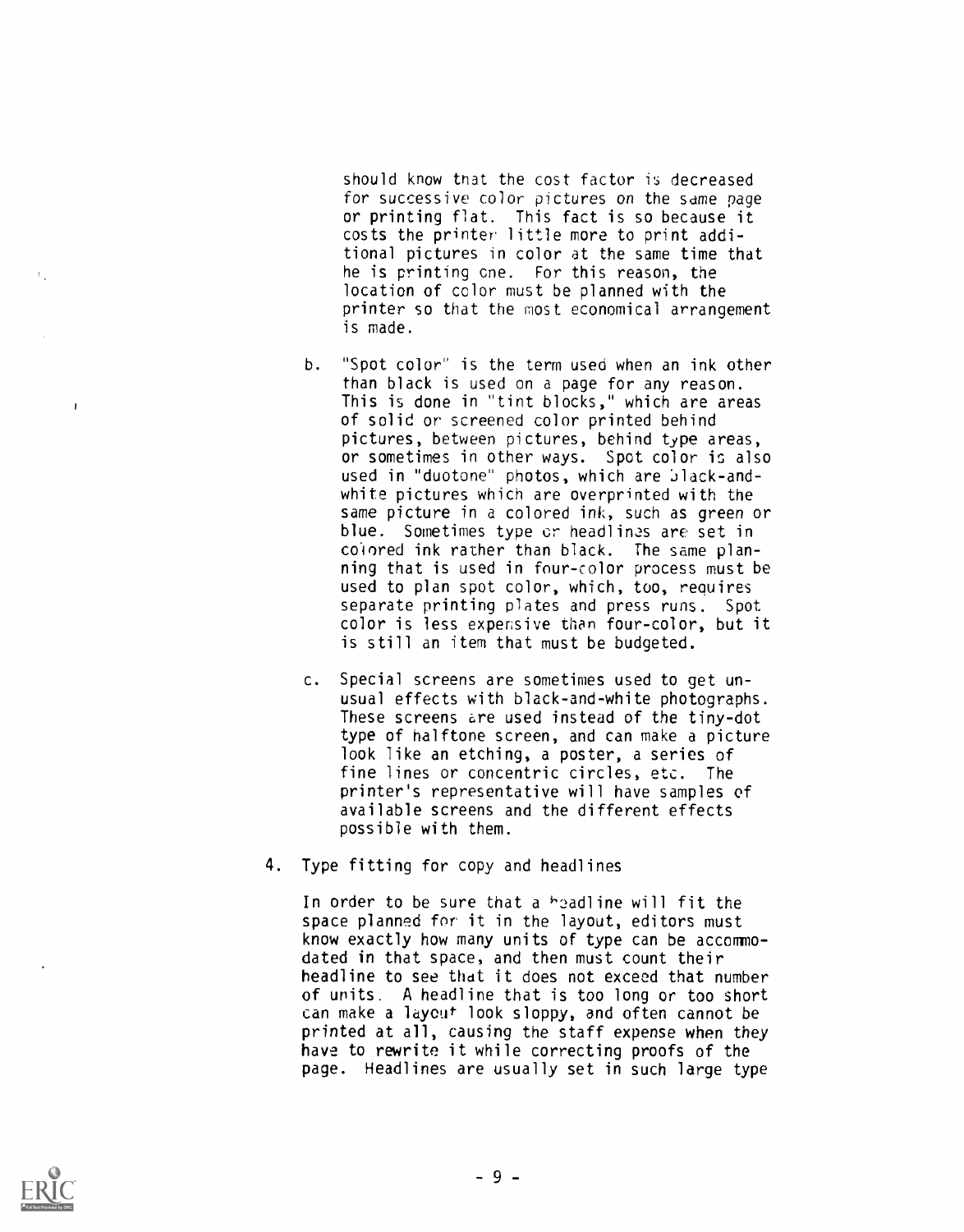that the letters must he counted in terms of "units," because some letters are wider than others. The unit values for letters are given in all basic journalism texts and are provided by most printers.

Because body copy is printed in ,maller type, counting by units is not necessary. Often a wordcount method is used, but the most accurate method is one in which every character and space is counted. This is called the "character-count" method. Every type style and size has a different character count; that is, every style will differ from others in the exact number of letters that will fit in a given line length. Again, the printer can provide accurate counts for the type styles to be used in the book. If body copy is not counted, the editor may write too much or too little copy, making the layout slorpy and causing correction costs later.

5. Typography

Ine selection of type faces for the yearbook depends on good taste and an understanding of the effect the book is trying to achieve. First of all, the type must be legible -- in other words, it should not be physically fatiguing to the eye to read in quantity. Scripts, italics, and text types (old English) are not as legible as the more commonly used (roman and sans serif type face.) However, most printers offer a wide variety of type styles-and most are easily read. A second consideration is effect; some type styles are traditional-looking, and others are quite modern-looking. Some are delicate and feminine, while others are bold and overpowering. Since the entire book is generally printed in one type style, care must be taken that the type style chosen will be appropriate for many uses. A third consideration is harmony. Headline type and body type are often not in the same "family" of type, but they should look well together, and suggest a similar "mood."

B. Projects and writing assignments

This course is basically a laboratory for new yearbook staffers to learn and practice layout techniques. Therefore, most of the course must be involved with

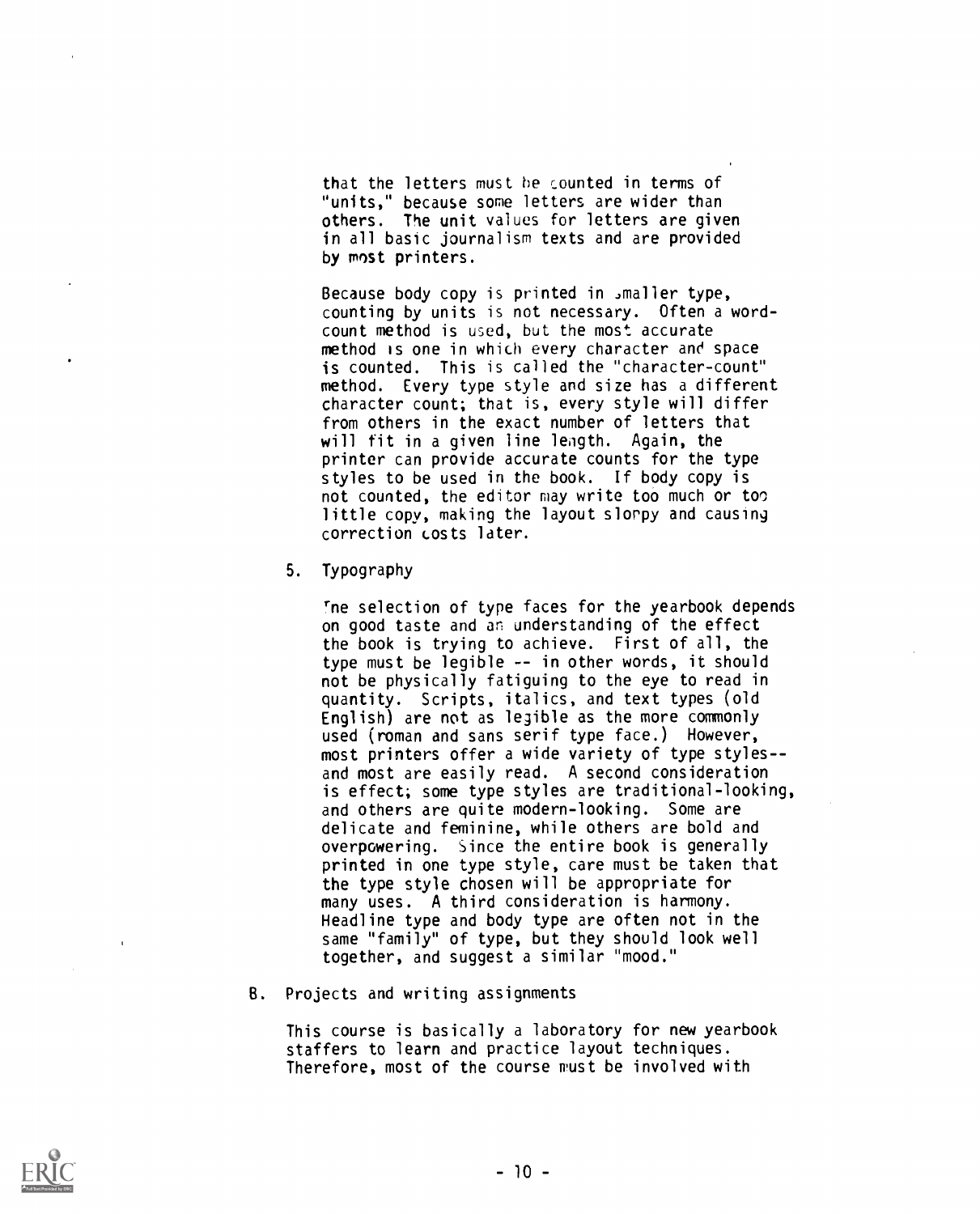student production of layouts and student practice in the skills needed to make layouts. Projects and assignments will include copying pages from existing yearbooks onto layout paper; improving such layouts; adapting magazine layouts for yearbook use; cropping photos to area of interest; proportioning photos to fit into layouts; designing layouts which will accommodate pictures that have been proportioned; counting headlines by units; counting copy by characters; laying out copy and headline areas which will accommodate previously written copy and headlines; specifying different kinds of special effects. In addition, the teacher may assign writing assignments in which students explain why copyfitting is necessary, why cropping a picture can make it more interesting, or why a particular magazine or yearbook has good or bad layouts.

C. Discussions

Discussion is useful when evaluating layouts either in magazines and yearbooks or in student-produced assignments. It can be used to determine the best cropping of a picture. Since special effects are used in limited ways in a yearbook, students should discuss the most interesting and economical ways for their book to include any such effects.

D. Resource personnel

The publisher's representative is the most easily available, well-trained person to supplement instruction covered in this unit. The photographer contracted to take senior portraits often has personnel who can explain photo cropping to a class. Local journalists and advertising layout people may have ideas for the staff, but their ideas may not instantly translate themselves to yearbook technique.

E. Field trips

Local publishers of magazines and yearbooks might permit tours of the pasteup and printing areas in their plants. Such tours can show students why their layouts must be executed in a way that the printer's employees can easily interpret.

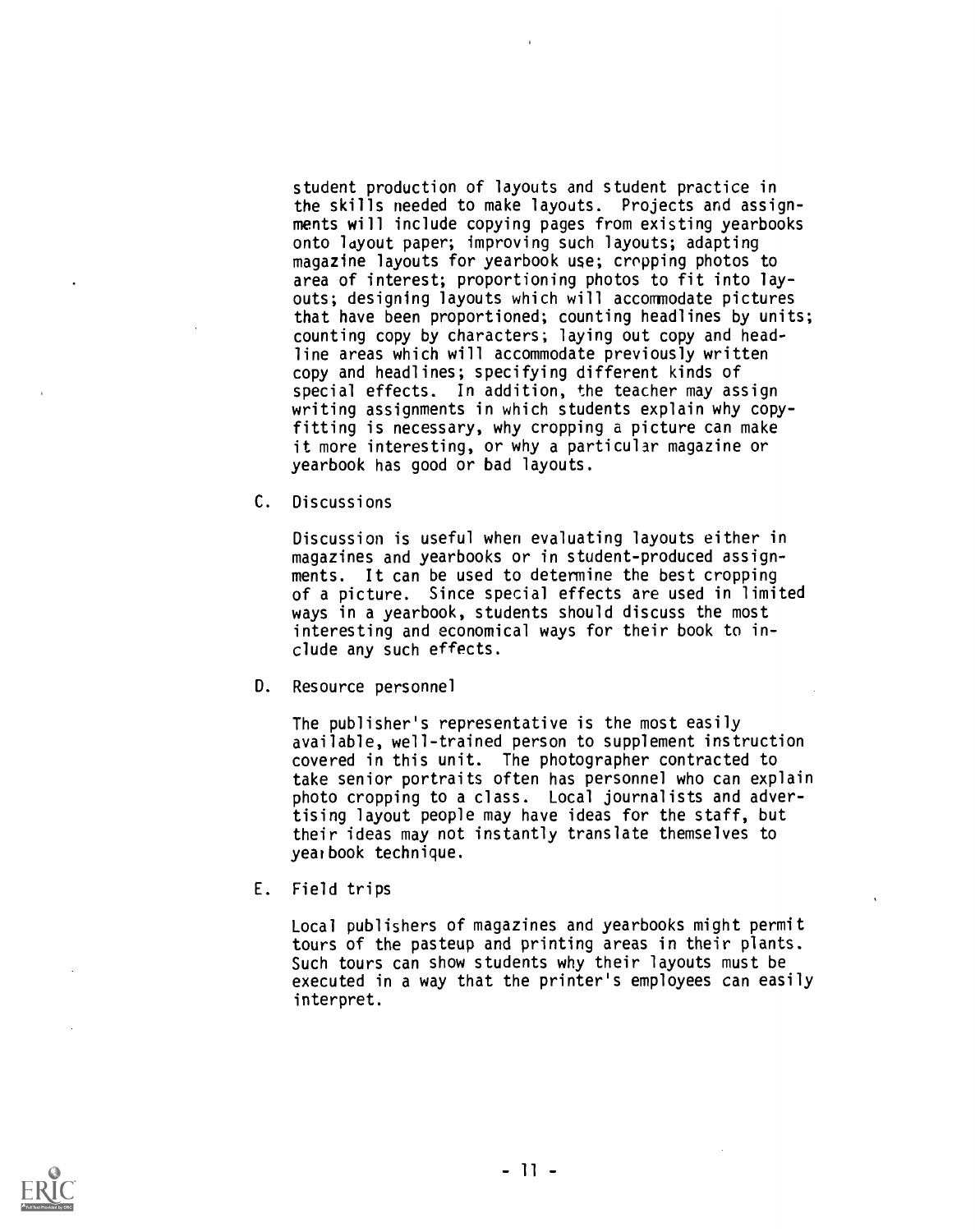## IV. LEARNING ACTIVITIES FOR STUDENTS

- A. Learning the language of layout
	- 1. Listen to lecture/demonstration on layout terms.
	- 2. Study printed lists of layout definitions.
	- 3. Read textbook chapters on layout, if any.
	- 4. Look at a completed layout; identify the parts of the layout.
	- 5. Look at a magazine spread; identify the parts of the layout.
- B. Learning the theories or types of layouts
	- 1. Listen to lecture/demonstration which illustrates different types of layout.
	- 2. Look through other yearbooks; identify the type of layout used.
	- 3. Look at magazines (Look, Life, etc.); identify type of layout used.
	- 4. Evaluate different types of layout in a discussion; determine which layouts seem most attractive and which seem easiest to execute and to adapt to the various needs of the school's yearbook.
- C. Cropping and proportioning photos
	- 1. Study photos printed in yearbooks and magazines to see if the editors trimmed uninteresting and distracting elements from the pictures.
	- 2. Study photos provided by the photographer which have not been cropped to determine where they should be cropped.
	- 3. Listen to lecture/demonstration on methods of cropping photos.
	- 4. Use actual photos; make crop marks on photo using method requested by printer or teacher.
	- 5. Calculate the width of a printed photo if the cropped size is now  $6" \times 8"$  and the height is to be, when printed, 3"; 12"; 7"; 5".

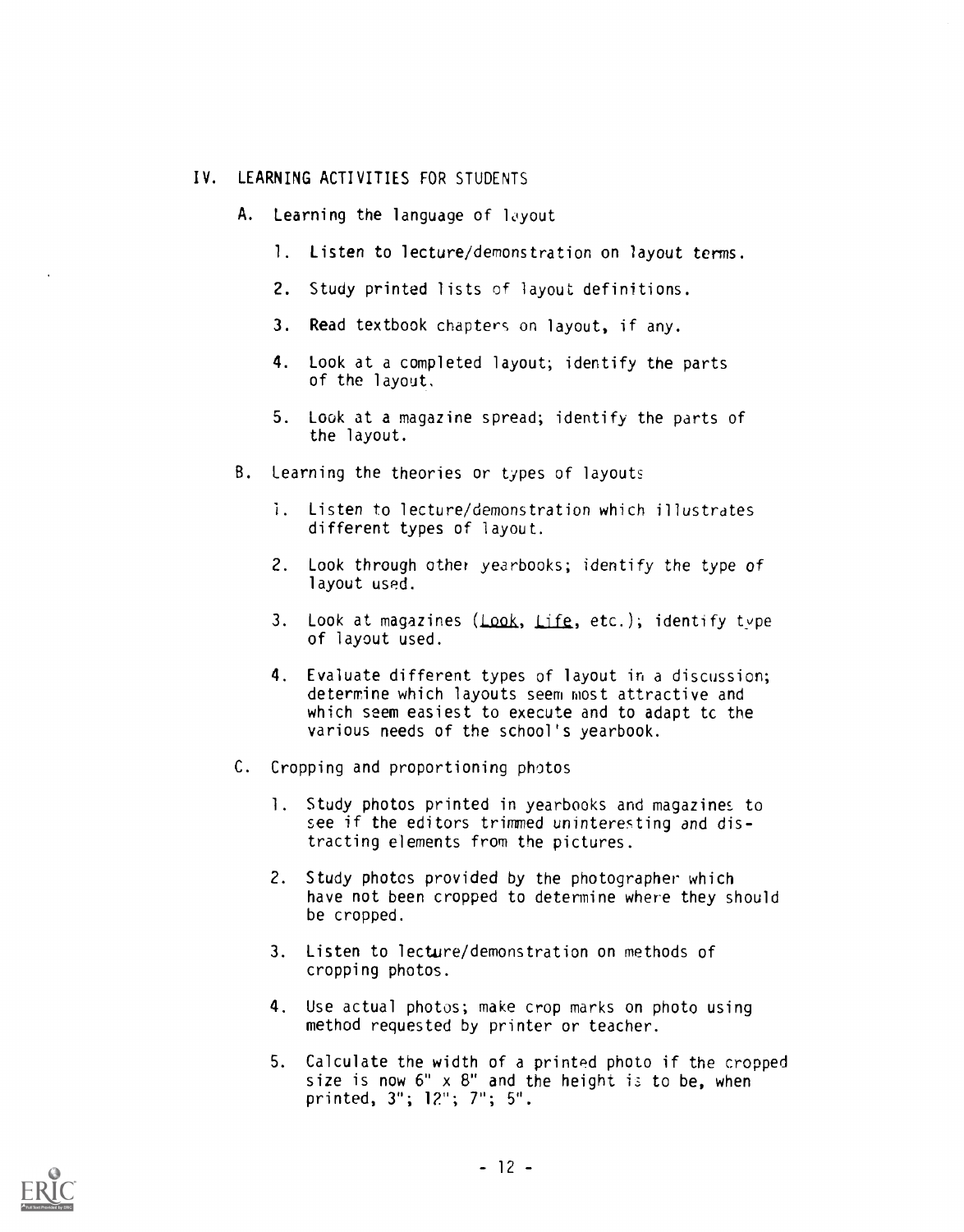- 6. Presume a layout calls for a photo to be 9" x 12", find a photo and crop it proportionally so it can be enlarged to that size. Try this approach for other hypothetical sizes.
- 7. Redesign a layout from a yearbook by enlarging, reducing, and recroppino photos in order to improve the layout. (Presume the copy and headlines to occupy the same amount of space they use in the original layout.)
- D. Learning to recognize and use special effects
	- 1. Look through magazines and yearbooks to find photos which use special effects; discuss the value of such effects.
	- 2. Listen to lecture/demonstration on the types of special effects, the planning necessary for their use, and the cost to the yearbook for each effect.
	- 3. Listen to a short lecture on printing flats, photo screening at the printer's, use of inks, and other items which affect the use of special effects.
	- 4. Discuss the disadvantages of extra-cost special effects versus the added artistic values which they provide.
	- 5. Find photos which would be effective with special screen treatments or with spot color added as a duotone or tint block. Design a layout in which these pictures are featured. Write clear specifications or instructions on the layout which the printer could follow to achieve the effect intended.
	- 6. Fold a large sheet of paper into eight sections to represent an eight-page standard printing flat. Roughly plan a sixteen page section (using both sides of the paper) to utilize four-color or spot color on one printing flat (one side of the large paper.)
- E. Fitting type for headlines and copy areas
	- 1. Listen to a lecture/demonstration on the unit method of counting headlines.

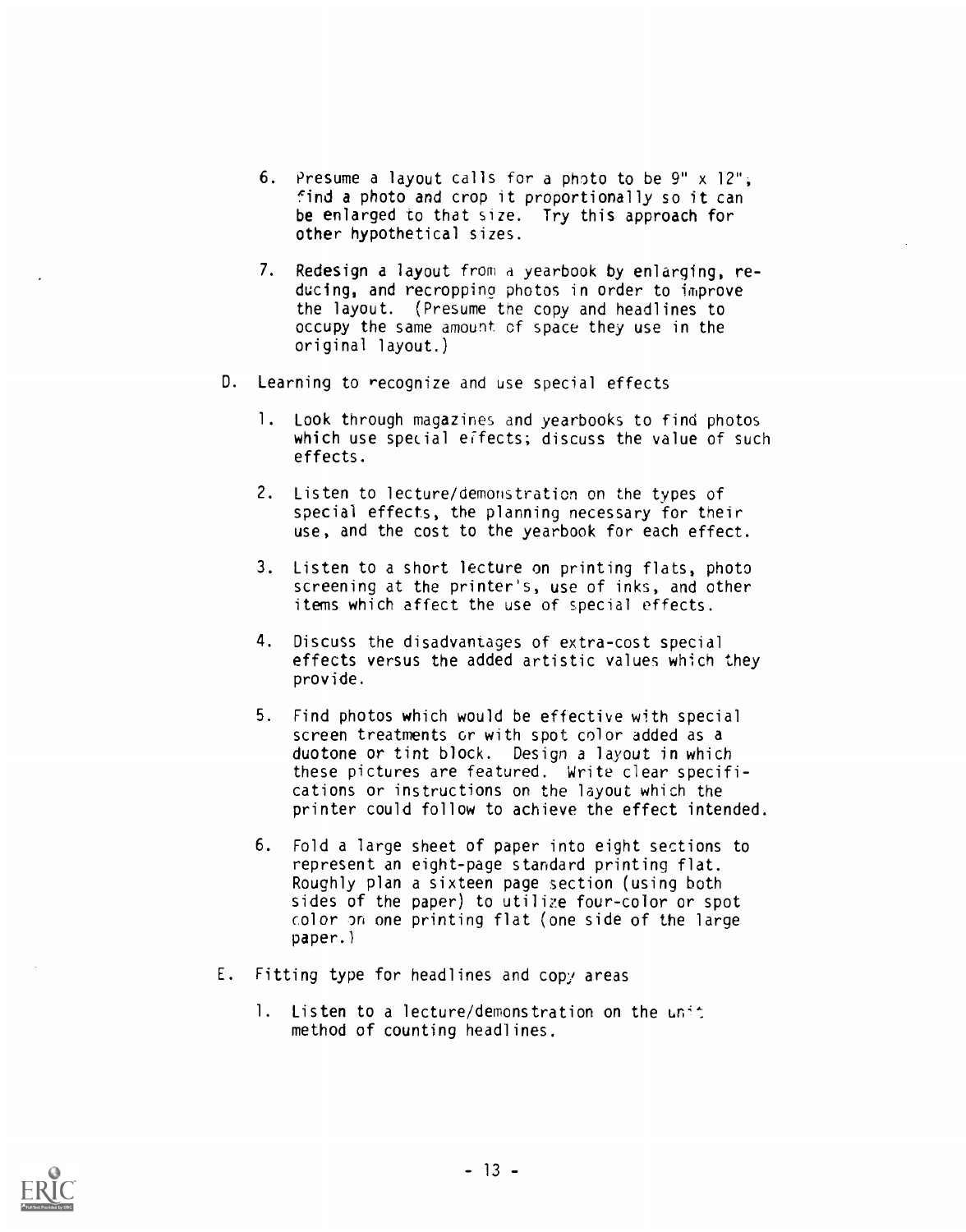- 2. Practice counting units on heauiines provided by the teacher.
- 3. Find headlines of different type sizes and styles in magazines and yearbooks. Count the number of units in a given length of each (4 inches, for example) to compare the effect of different sizes and styles on the number of units accommodated by each.
- 4. Count fifteen units in each sample headline used in #3 and compare the length of each headline at fifteen units.
- 5. Listen to lecture on character counting---how and why it is done.
- 6. Find a block of copy in a magazine or yearbook. Count the number of lines of type. Count the characters in several lines of type to determine an average number of characters in a line. Measure the length of the line in picas. Calculate how many lines would be needed if each line were 1 inch longer; 1 inch shorter. Calculate how much vertical space would be occupied by the new copy blocks. This should be done, step by step, by the entire class, if possible, at least at first.
- 7. Discuss in class what would happen if headlines and copy blocks were not counted carefully to fit the layout.
- 8. Discuss in class the advantages and disadvantages of writing headlines and copy first, and then design a layout to accommodate them.
- F. Learning the principles of typography
	- 1. Listen to a lecture/demonstration on typography terms (point system of measuring, serifs, legibility, harmony, and so on.)
	- 2. Find type faces in magazines which are italic, roman, sans serif, text, script, bold, condensed, novelty, etc. Discuss the advantages and disadvantages of several of these faces for yearbook use.

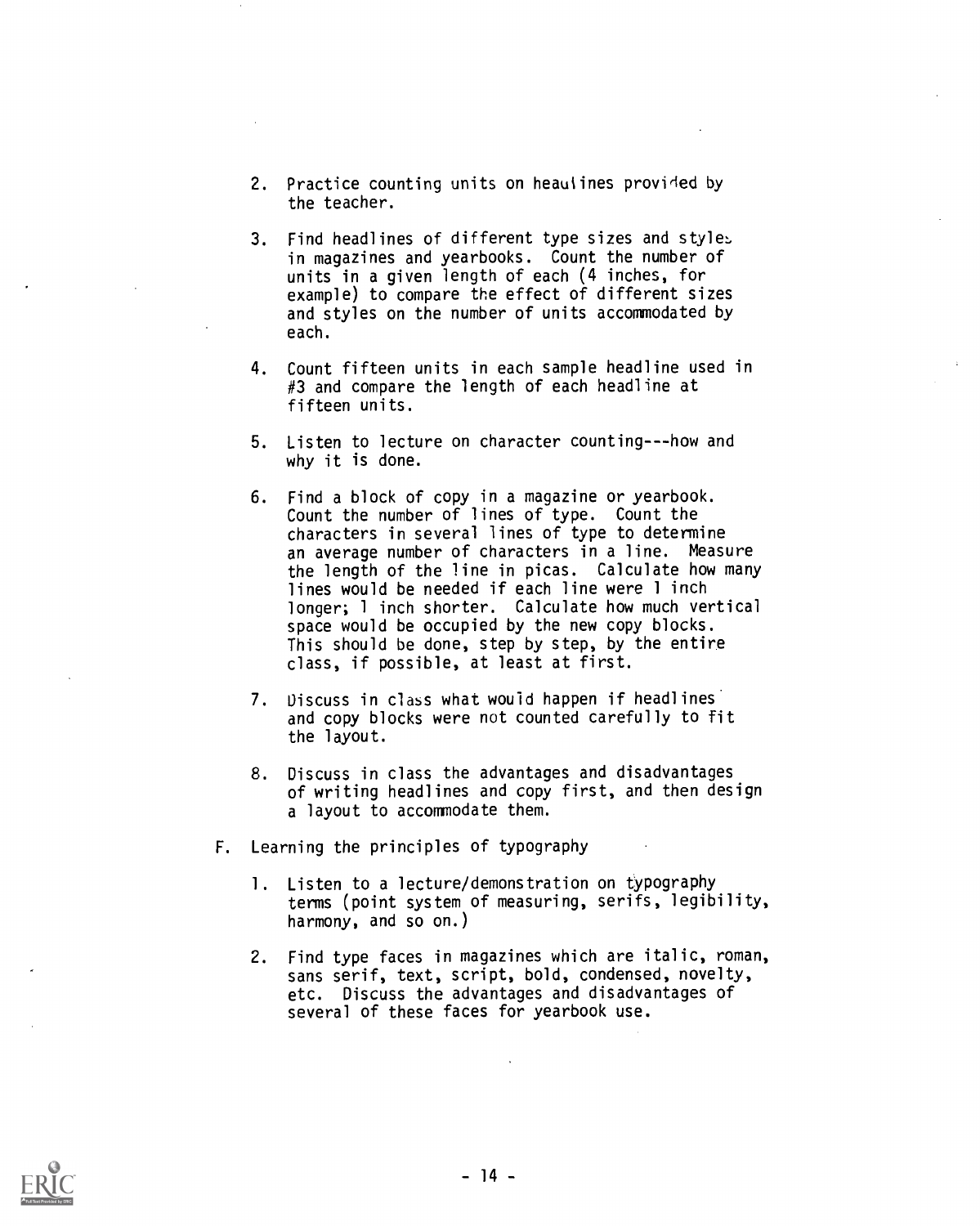- 3. Measure headline types from top of a capital letter to bottom of a descending letter (y, g, p) with a pica stick (special ruler) to determine point size of types.
- 4. Discuss effect of type sizes on layouts, reader interest, readability.

 $\ddot{\phantom{a}}$ 

- 5. Listen to lecture/discussion on specifying type for the printer.
- 6. Indicate copy and headlines on a layout and specify according to instructions of printer or teacher.

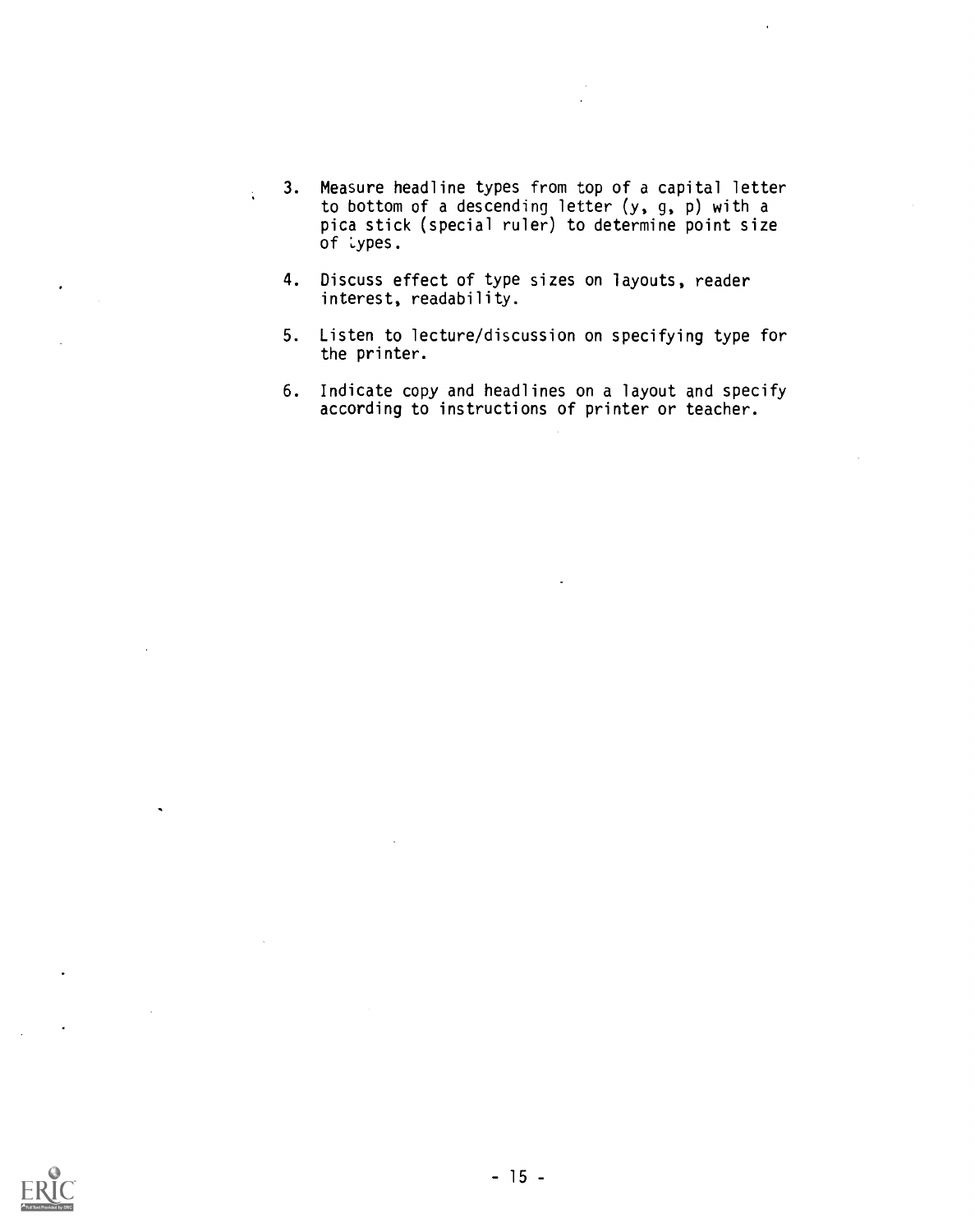### IV. STUDENT RESOURCES

- A. State-adopted textbooks
	- 1. Hartman, William. Journalism. River Forest, Illinois: Laidlaw Brothers, 1968.
	- 2. Mulligan, John and Dan D'Amelio. Experiences in Journalism. Atlanta: Lyons and Carnahan, Inc., 1956.
- B. The following magazines are useful for studying layout and typography. Current and recent issues will reflect new trends in these areas, many of which are adaptable to yearbooks.
	- 1. Life
	- 2. Look
	- 3. McCall's
	- 4. Seventeen
	- 5. Esquire
	- 6. Playboy
	- 7. TV Guide
	- 8. Psychology Today
	- 9. Vogue
- C. The following yearbook printing companies are among those doing business in Florida. They offer many booklets, brochures, samples, audio-visual presentations, recordings, and other useful aids in yearbook layout.
	- 1. American Yearbook Company, Hannibal, Missouri
	- 2. Keys Printing Company, c/o Jack Willians Company, Gainesville, Florida
	- 3. Delmar Publishing Company, Charlotte, North Carolina
	- 4. Paragon Press, c/o Jack Williams Company, Gainesville, Florida